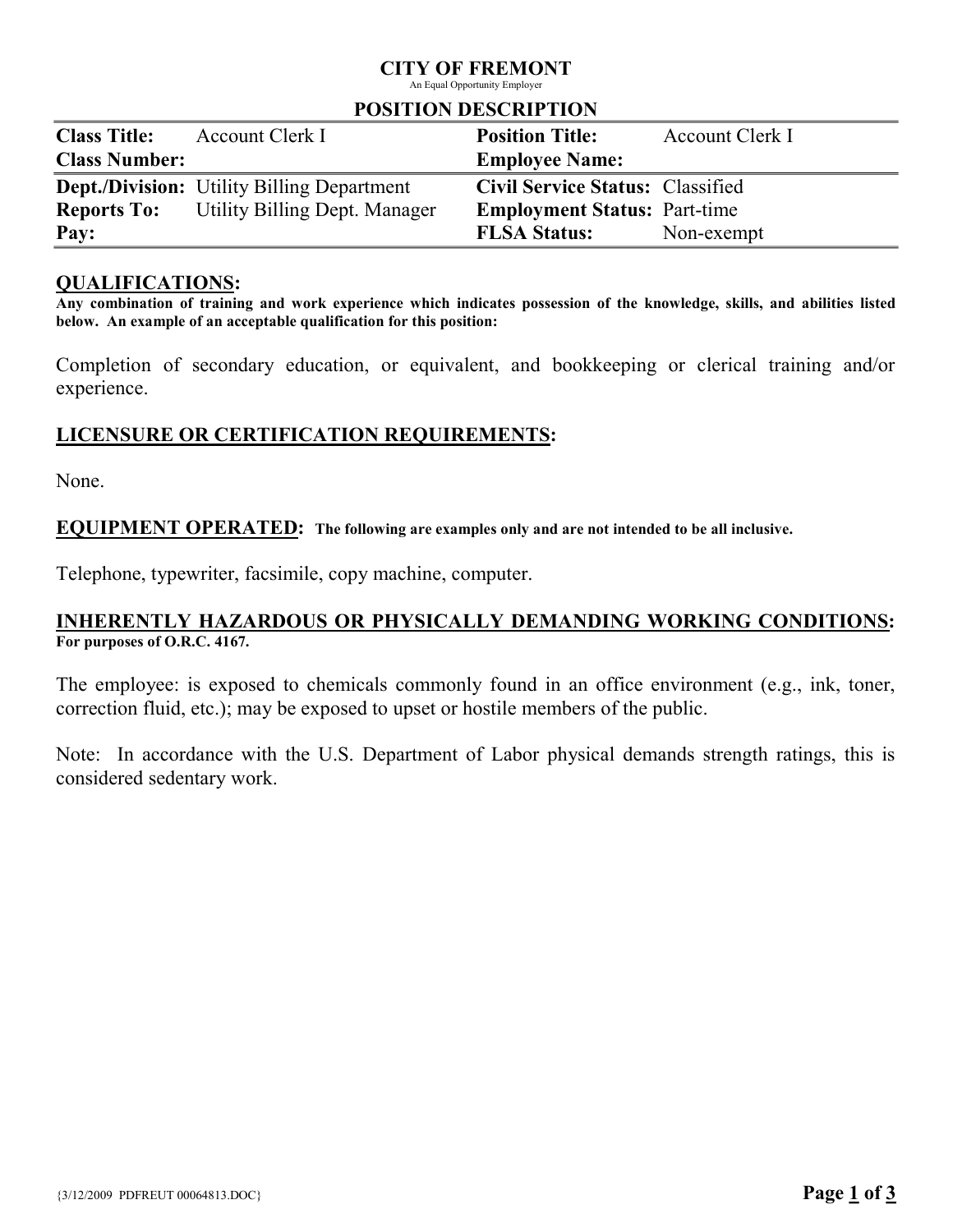# CITY OF FREMONT

An Equal Opportunity Employer

### POSITION DESCRIPTION

Class Title: Account Clerk I Position Title: Account Clerk I Class Number: Employee Name:

# JOB DESCRIPTION AND WORKER CHARACTERISTICS:

JOB DUTIES in order of importance

## ESSENTIAL FUNCTIONS OF THE POSITION: For purposes of 42 USC 12101.

- 1. Performs financial transactions; reconciles payments, routine accounts and/or year-end financial information; receives payments and prepares receipts; posts routine account information; balances cash drawer.
- 2. May operate computer terminal to enter, produce or verify information; organize data into logical sequence for input; enters and updates routine and repetitive data.
- 3. Performs public relations activities; greets and assists persons entering department; answers telephone and responds to inquiries and complaints; provides general information to public.
- 4. Prepares and maintains records according to established procedures; retrieves information from files.
- 5. Prepares variety of material from rough draft, recording or written or oral instruction; types correspondence, routine forms and related department documents; operates various office equipment in performance of duties.
- 6. Performs clerical activities; reviews documents for accuracy and completeness; assists public with completion of forms.
- 7. Demonstrates regular and predictable attendance.
- 8. Meets all job safety requirements and all applicable OSHA safety standards that pertain to essential functions.

# OTHER DUTIES AND RESPONSIBILITIES:

- 1. Attends meetings, seminars and training sessions.
- 2. Performs other duties as required.